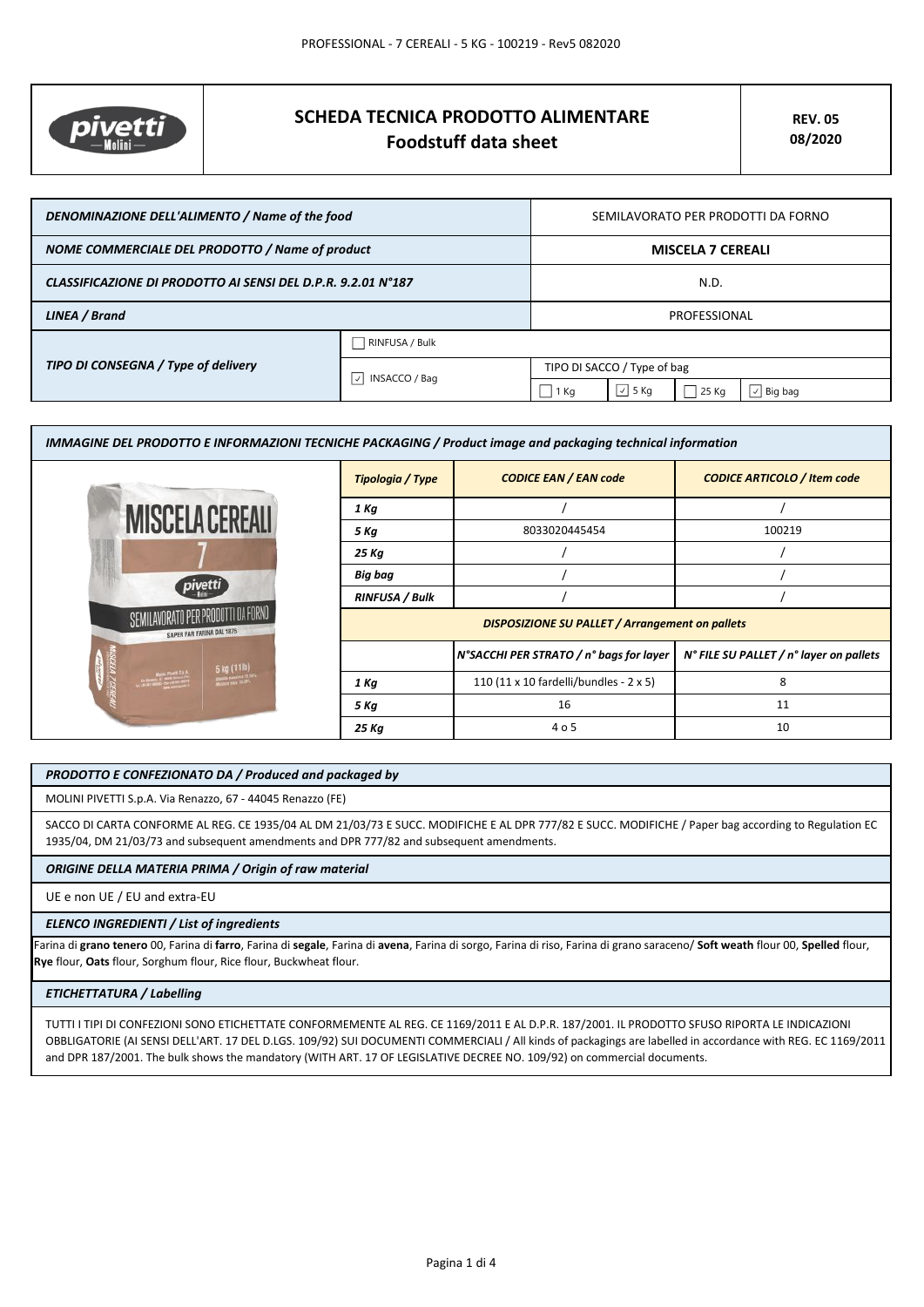| CARATTERISTICHE CHIMICO – FISICHE E REOLOGICHE / Chemical - physical and rheological characteristics                             |                                                                  |                                                                              |                                            |  |
|----------------------------------------------------------------------------------------------------------------------------------|------------------------------------------------------------------|------------------------------------------------------------------------------|--------------------------------------------|--|
| <b>PARAMETRI / Parameters</b>                                                                                                    | <b>UNITA' DI</b><br><b>MISURA /</b><br><b>Unit of</b><br>measure | <b>VALORE MIN /</b><br><b>Minimum value</b>                                  | <b>VALORE MAX/</b><br><b>Maximum value</b> |  |
| UMIDITA' (Reg. CEE n° 1470/68) / Humidity                                                                                        | %                                                                |                                                                              | 15,5                                       |  |
| PROTEINE (Metodo Kjeldhal N x 5,70) Protein (Kjeldhal method N x 5,70)                                                           | % $s/s$                                                          | 12.5                                                                         |                                            |  |
| PROPRIETA' ORGANOLETTICHE / Organoleptic properties                                                                              |                                                                  |                                                                              |                                            |  |
| COLORE / Colour                                                                                                                  | BIANCO PUNTINATO TIPICO / Typical speckled white                 |                                                                              |                                            |  |
| ODORE / Aroma & Flavor                                                                                                           |                                                                  | <b>GRADEVOLE E NATURALE / Pleasant and natural</b>                           |                                            |  |
| ASPETTO / Appearance                                                                                                             | bran                                                             | POLVERE SOFFICE CON CRUSCA FINISSIMA/ Fluffy powder with fine                |                                            |  |
| PERCEZIONE AL TATTO / Perception to the touch                                                                                    |                                                                  | BEN OMOGENIZZATA E PRIVA DI GRUMI /<br>Well homogenized, lump-free           |                                            |  |
|                                                                                                                                  |                                                                  |                                                                              |                                            |  |
| <b>CONTAMINANTI / Contaminants</b>                                                                                               |                                                                  |                                                                              |                                            |  |
| <b>PARAMETRI / Parameters</b>                                                                                                    | <b>UNITA' DI</b><br><b>MISURA</b> /<br>Unit of<br>measure        | <b>VALORE MASSIMO CONSENTITO PER LEGGE /</b><br>Maximum value allowed by law |                                            |  |
| CHIMICO - FISICI / Chemical - physical                                                                                           |                                                                  |                                                                              |                                            |  |
| RESIDUI PESTICIDI (ORGANOFOSFORATI, CLORURATI, PIRETROIDI) / Residual pesticides<br>(organophosphates, chlorinated, Pyrethroids) | µg / Kg                                                          | ENTRO I LIMITI DI LEGGE / legal limits                                       |                                            |  |
| AFLATOSSINE B1 / Aflatoxin B1                                                                                                    | µg / Kg                                                          | < 2.0                                                                        |                                            |  |
| AFLATOSSINE (B1, B2, G1, G2) / Aflatoxin B1-B2-G1-G2                                                                             | µg / Kg                                                          | < 4.0                                                                        |                                            |  |
| OCRATOSSINA A / Ochratoxin A                                                                                                     | $\mu$ g / Kg                                                     | < 3,0                                                                        |                                            |  |
| ZEARALENONE / Zearalenone                                                                                                        | $\mu$ g / Kg                                                     | < 75                                                                         |                                            |  |
| DEOSSIVALENOLO (DON) / Vomitoxin (DON)                                                                                           | µg / Kg                                                          | < 750                                                                        |                                            |  |
| <b>PIOMBO</b>                                                                                                                    | mg/Kg                                                            | < 0,20                                                                       |                                            |  |
| CADMIO                                                                                                                           | mg / Kg                                                          | < 0,10                                                                       |                                            |  |
| MICROBIOLOGICI / Microbiological                                                                                                 |                                                                  |                                                                              |                                            |  |
| CONTA BATTERICA TOTALE (CBT) / Total Plate Count                                                                                 | U.F.C. / g                                                       | < 100000                                                                     |                                            |  |
| COLIFORMI TOTALI / Total coliforms                                                                                               | U.F.C. / g                                                       | < 500                                                                        |                                            |  |
| LIEVITI / Yeasts                                                                                                                 | U.F.C. / g                                                       | < 1500                                                                       |                                            |  |
| MUFFE/Molds                                                                                                                      | U.F.C. / g                                                       | < 1500                                                                       |                                            |  |
| ESCHERICHIA COLI / Escherichia coli                                                                                              | U.F.C. / g                                                       | < 10                                                                         |                                            |  |
| SALMONELLA / Salmonella                                                                                                          | U.F.C. / g                                                       | <b>ASSENTE / Absent</b>                                                      |                                            |  |
| FRAMMENTI DI INSETTO (METODO AOAC) / Filth Test                                                                                  |                                                                  |                                                                              |                                            |  |
| FRAMMENTI DI INSETTO / Fragments of insect                                                                                       | n° / 50 g                                                        | < 50                                                                         |                                            |  |
| PELI DI RODITORE / Rodent hairs                                                                                                  | $n^{\circ}$ / 50 g                                               | <b>ASSENTE / Absent</b>                                                      |                                            |  |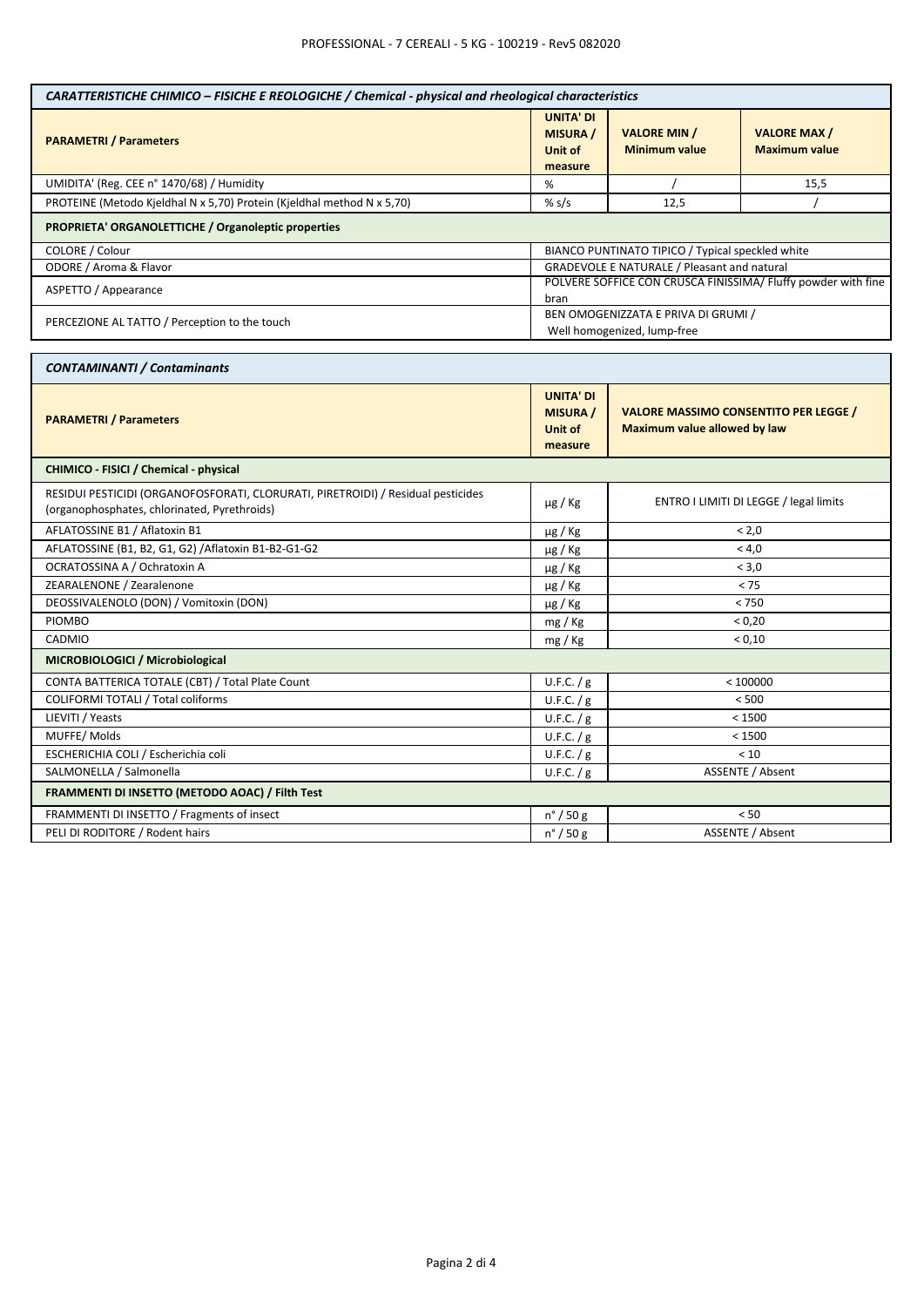| VALORI NUTRIZIONALI MEDI PER 100 g DI PRODOTTO / Mean Nutritional value for 100 g product |                                              |                                  |  |
|-------------------------------------------------------------------------------------------|----------------------------------------------|----------------------------------|--|
| <b>PARAMETRI / Parameters</b>                                                             | <b>UNITA' DI MISURA /</b><br>Unit of measure | <b>VALORE MEDIO / Mean value</b> |  |
| <b>ENERGIA</b> / Energy                                                                   | kJ - Kcal                                    | 1467<br>347                      |  |
| GRASSI / Fat                                                                              | g                                            | 1,6                              |  |
| DI CUI ACIDI GRASSI SATURI / Of which saturates                                           | g                                            | 0,1                              |  |
| CARBOIDRATI / Carbohydrates                                                               | g                                            | 65,3                             |  |
| DI CUI ZUCCHERI / Of which sugars                                                         | g                                            | 1,4                              |  |
| FIBRE / Fibre                                                                             | g                                            | 8,4                              |  |
| PROTEINE / Protein                                                                        | g                                            | 12,7                             |  |
| SALE / Salt                                                                               | g                                            | 0,0                              |  |

| SOSTANZE O PRODOTTI CHE PROVOCANO ALLERGIE O INTOLLERANZE / Substances or products causing allergies or intolerances                                                                                                                                                                                                                                                                                                                                                                                                                                                                                                                                                                                                               |                                                                |                                                                                                                                                               |  |
|------------------------------------------------------------------------------------------------------------------------------------------------------------------------------------------------------------------------------------------------------------------------------------------------------------------------------------------------------------------------------------------------------------------------------------------------------------------------------------------------------------------------------------------------------------------------------------------------------------------------------------------------------------------------------------------------------------------------------------|----------------------------------------------------------------|---------------------------------------------------------------------------------------------------------------------------------------------------------------|--|
| SOSTANZE O PRODOTTI CHE PROVOCANO ALLERGIE O INTOLLERANZE - Reg. UE 1169/11 Art.<br>21 e Allegato II / Substances or products causing allergies or intolerances - Reg. UE 1169/11<br>Art. 21 e Annex II                                                                                                                                                                                                                                                                                                                                                                                                                                                                                                                            | <b>PRESENTE NEL</b><br><b>PRODOTTO / Inside the</b><br>product | <b>PRESENZA EVENTUALE E NON</b><br><b>INTENZIONALE (CONTAMINAZIONE</b><br><b>CROCIATA) / Possible and</b><br>unintentional presence (cross-<br>contamination) |  |
| Cereali contenenti glutine: grano (farro e grano khorasan), segale, orzo, avena o i loro ceppi ibridati e prodotti derivati /<br>Cereal containing gluten, namely: wheat (such as spelt and khorasan wheat), rye, barely, oats or their hybridised strains,<br>and products thereof                                                                                                                                                                                                                                                                                                                                                                                                                                                | SI (grano) / yes (wheat)                                       | NO / no                                                                                                                                                       |  |
| Crostacei e prodotti a base di crostacei / Crustaceans and products thereof                                                                                                                                                                                                                                                                                                                                                                                                                                                                                                                                                                                                                                                        | NO / no                                                        | NO / no                                                                                                                                                       |  |
| Uova e prodotti a base di uova / Eggs and products thereof                                                                                                                                                                                                                                                                                                                                                                                                                                                                                                                                                                                                                                                                         | NO/no                                                          | NO / no                                                                                                                                                       |  |
| Pesce e prodotti a base di pesce / Fish and products thereof                                                                                                                                                                                                                                                                                                                                                                                                                                                                                                                                                                                                                                                                       | NO / no                                                        | NO / no                                                                                                                                                       |  |
| Arachidi e prodotti a base di arachidi / Peanuts and products thereof                                                                                                                                                                                                                                                                                                                                                                                                                                                                                                                                                                                                                                                              | NO / no                                                        | NO / no                                                                                                                                                       |  |
| Soia e prodotti a base di soia / Soybeans and products thereof                                                                                                                                                                                                                                                                                                                                                                                                                                                                                                                                                                                                                                                                     | NO/no                                                          | SI (soia) / yes (soy)                                                                                                                                         |  |
| Latte e prodotti a base di latte (incluso il lattosio) / Milk and products thereof                                                                                                                                                                                                                                                                                                                                                                                                                                                                                                                                                                                                                                                 | NO / no                                                        | NO / no                                                                                                                                                       |  |
| Frutta a guscio, vale a dire: mandorle (Amygdalus communis L.), nocciole (Corylus avellana), noci (Juglans regia), noci di<br>acagiù (Anacardium occidentale), noci di pecan [Carya illinoinensis (Wangenh.) K. Koch], noci del Brasile (Bertholletia<br>excelsa), pistacchi (Pistacia vera), noci macadamia o noci del Queensland (Macadamia ternifolia), e i loro prodotti / Nuts,<br>namely: almonds (Amygdalus communis L.), hazelnuts (Corylus avellana), walnuts (Juglans regia), cashews (Anacardium<br>occidentale), pecan nuts (Carya illinoinensis (Wangenh.) K. Koch), Brazil nuts (Bertholletia excelsa), pistachio nuts<br>(Pistacia vera), macadamia or Queensland nuts (Macadamia ternifolia), and products thereof | NO / no                                                        | NO / no                                                                                                                                                       |  |
| Sedano e prodotti a base di sedano / Celery and products thereof                                                                                                                                                                                                                                                                                                                                                                                                                                                                                                                                                                                                                                                                   | NO / no                                                        | NO / no                                                                                                                                                       |  |
| Senape e prodotti a base di senape / Mustard and products thereof                                                                                                                                                                                                                                                                                                                                                                                                                                                                                                                                                                                                                                                                  | NO / no                                                        | NO / no                                                                                                                                                       |  |
| Semi di sesamo e prodotti a base di semi di sesamo / Sesame Seeds and products thereof                                                                                                                                                                                                                                                                                                                                                                                                                                                                                                                                                                                                                                             | NO/no                                                          | NO / no                                                                                                                                                       |  |
| Frutta a guscio: mandorle, nocciole, noci comuni ecc e prodotti derivati / Tree Nuts                                                                                                                                                                                                                                                                                                                                                                                                                                                                                                                                                                                                                                               | NO/no                                                          | NO/no                                                                                                                                                         |  |
| Anidride solforosa e solfiti in concentrazioni superiori a 10 mg/Kg o 10 mg/litro in termini di SO2 / Sulphur dioxide and<br>sulphites at concentrations of more than 10 mg/Kg or 10 mg/litre in terms of the total SO2                                                                                                                                                                                                                                                                                                                                                                                                                                                                                                            | NO / no                                                        | NO / no                                                                                                                                                       |  |
| Lupini e prodotti a base di lupini / Lupin and products thereof                                                                                                                                                                                                                                                                                                                                                                                                                                                                                                                                                                                                                                                                    | NO / no                                                        | NO / no                                                                                                                                                       |  |
| Molluschi e prodotti a base di molluschi / Molluscs and products thereof                                                                                                                                                                                                                                                                                                                                                                                                                                                                                                                                                                                                                                                           | NO / no                                                        | NO / no                                                                                                                                                       |  |

| <b>DURATA DEL PRODOTTO / Shelf Life</b>                                                                                                                     |                                                                                |  |
|-------------------------------------------------------------------------------------------------------------------------------------------------------------|--------------------------------------------------------------------------------|--|
| <b>PRODOTTO / Product</b>                                                                                                                                   |                                                                                |  |
| IN SACCO DA 25 Kg / For bag of 25 Kg                                                                                                                        | 270 GIORNI DALLA DATA DI CONFEZIONAMENTO / 270 days from the date of packaging |  |
| IN SACCO DA 1 E 5 Kg / For bag of 1 and 5 Kg                                                                                                                | 365 GIORNI DALLA DATA DI CONFEZIONAMENTO / 365 days from the date of packaging |  |
| <b>RINFUSA / Bulk</b>                                                                                                                                       | 180 GIORNI DALLA DATA DI MACINAZIONE / 180 days from the date of milling       |  |
| <b>MODALITA' DI CONSERVAZIONE / Storage conditions</b>                                                                                                      |                                                                                |  |
| DA CONSERVARE IN LUOGO FRESCO ED ASCIUTTO (temp. 18-25 C° umidità ≤ 60%) /<br>Store in a cool and dry place (temp. 18-25 $C^{\circ}$ humidity $\leq 60\%$ ) |                                                                                |  |